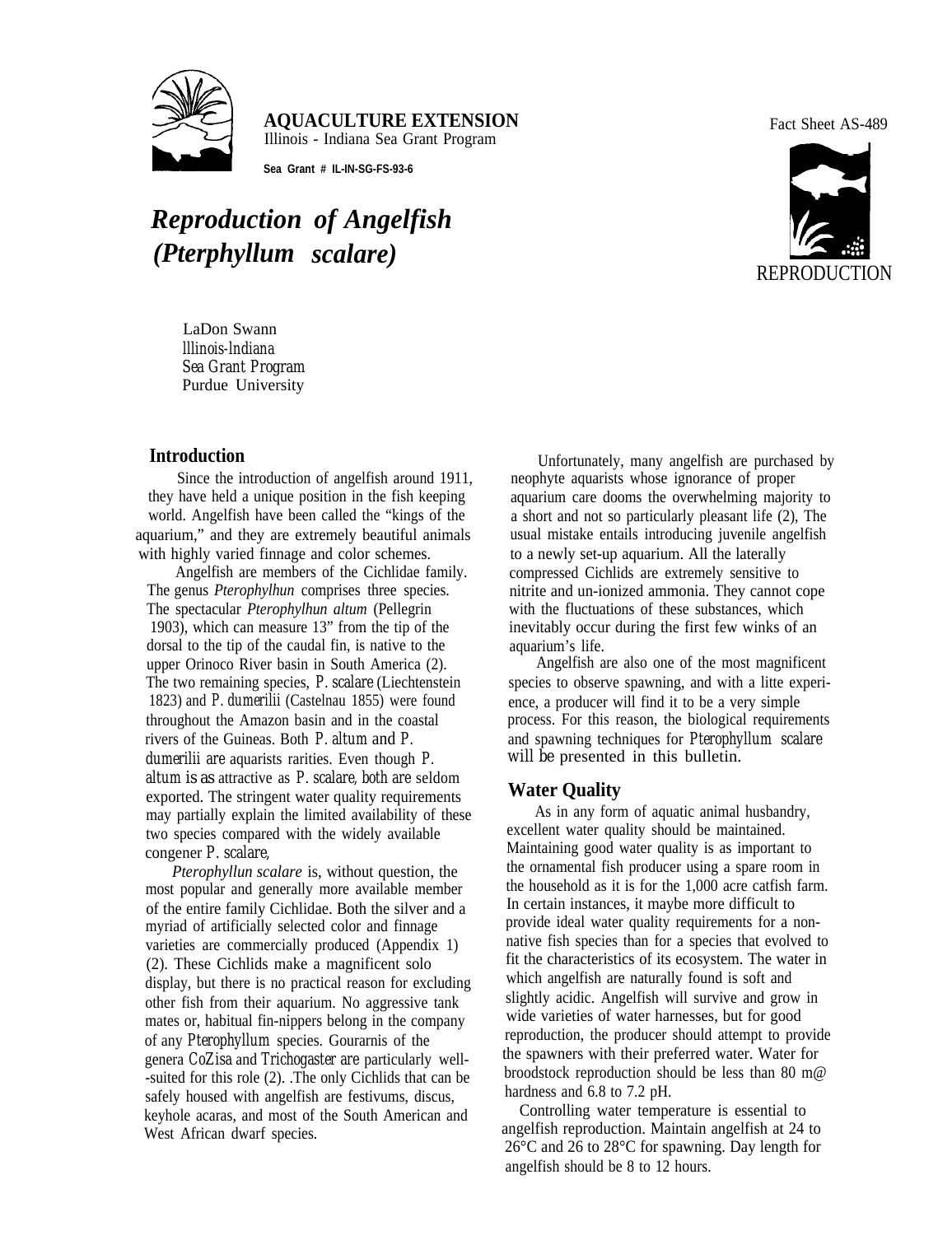Nitrate levels should be maintained below 100 mg/1. Partial water changes are done weekly or biweekly by siphoning approximately 30 percent of the water from the bottom of the aquarium. If under-gravel filters are used, the water is siphoned from under the gravel plate (3).

## **Nutrition**

Angelfish are omnivores. Flaked foods are readily taken by angelfish of all sizes except for fry less than one month old. Far more important to the wellbeing of angelfish is the proportion of fiber to protein in the diet. In nature, the food of most species comprises 50 percent to 85 percent fiber by weight, yet few food manufacture take this into account in their formulations (2).

Most angelfish can be kept in good condition on an exclusive diet of prepared foods and may even spawn freely on such a regime. However, all do better when regularly offered live and fresh food. This is true particularly when conditioning fish for breeding. It is not the superior nutritional value of such foods as much as their superior palatability that makes them so valuable (2).

Newly hatched brine shrimp *(Artemia salina)* nauplii are essential first food for newly hatched angelfish while commercially available frozen brine shrimp are good for conditioning brooding angelfish. Brine shrimp and *Daphnia* exoskeletons rupture during freezing and the nutritional value after thawing decreases. Chrinonomid larvae, glassworms and krill withstand freezing well and are preferred. Ground beef heart also is used as a staple angelfish food, but it degrades water quality more rapidly than other types of feed.

Some commercial *operations* use supplements of fresh vegetable food to maintain the full intensity of coloration as well as general well-being, This requirement is easily met because a wide range of such foods is readily available. Romaine or other leaf lettuce varieties and spinach are particular favorites, Thinly sliced young zucchini or other marrow squashes are a superb food. These foods should be blanched by brief contact with boiling water, then cooled before being offered to the fish.

One commercial breeder (4) feeds his angelfish as many different kinds of food as possible. Live foods include shrimp, *Tubifex worms,* and mosquito larva. A variety of dried foods also are used. The higher the protein content the better. The broodstock are fed to satiation twice per day.

As soon as the fry are free-swimming, they are fed exclusively newly hatched brine shrimp, three to four times a day. Within 15 minutes after each feeing, the bottom of each aquarium is siphoned clean, and fresh water is added. This is done because live shrimp give off a tremendous amount of ammonia. The fry tank has a clean glass bottom and no gravel of any kind. A sponge falter raised approximately 6 mm off the bottom is used. The elevated filter prevents fry from being trapped underneath the filter.

# **Angelfish Varieties**

In the early years of angelfish production only a few varieties were available. The color patterns included the silver (wild type), black marble, black lace, and black Special fin varieties included veil and superveil. These crosses required along period of time to develop because most attempts at creating a new variety failed. Even with the low success, commerical breeders developed new varieties, As genetic engineering gains more importance in the ornametal fish industry, expect to see more rapid development of new varieties. Table 1 provides the crosses necessary to produce the more common angelfish varietis (6).

# **Spawning**

The reproductive biology of Cichlids is extremely diverse and falls into two distinct categories, mouth brooders and ubstrate spawners. The mouth brooders incubate the fertilized eggs in the buccal cavity of female, In a few species the male will incubate the fertilized eggs. *Oreochromis niloticus is* an example of a maternal mouth brooder. Eggs of substrate spawners are incubated in a nest. The nest may either be formed on the river or lake bottom, or in the case of angelfish, the eggs are adhesive and are laid on plants or rocks. In nature, *Pterophyllum sp. are* monogamous biparental custodial substrate spawners (3). *Pterophyllum scalare* spawns freely under aquarium conditions. The altum angelfish has infrequently but successfully bred under aquarium conditions. No spawning by *P. dumerilii* has been reported in captivity.

The prospective angelfish breeder's chief problem is identifying males and females. Angelfish are not easily sexed. Large males typically have a more rounded cranial profile than do males. Apart from this less than convincing effort to produce a nuchal hump, they are somewhat larger than their consorts, and their ventral profile from the origin of the ventrals rearward slopes sharply downwards (2). In contrast, the female's is almost flat. These distinctions are virtually useless when dealing with young adults.

The extreme lateral compression of their bodies obscures the genital papillae sufficiently to render this othewise infallible indicator of sex quite valueless. An accurate sign of imminent spawning is the appearance of the pair's genital papillae. The genital papilla of the female usually appears first and is more noticeable because it is larger and more blunt, while that of the male is more slender and pointed. These small protuberances which appear at the vent are used respectively for depositing the eggs and fertilizing them (2)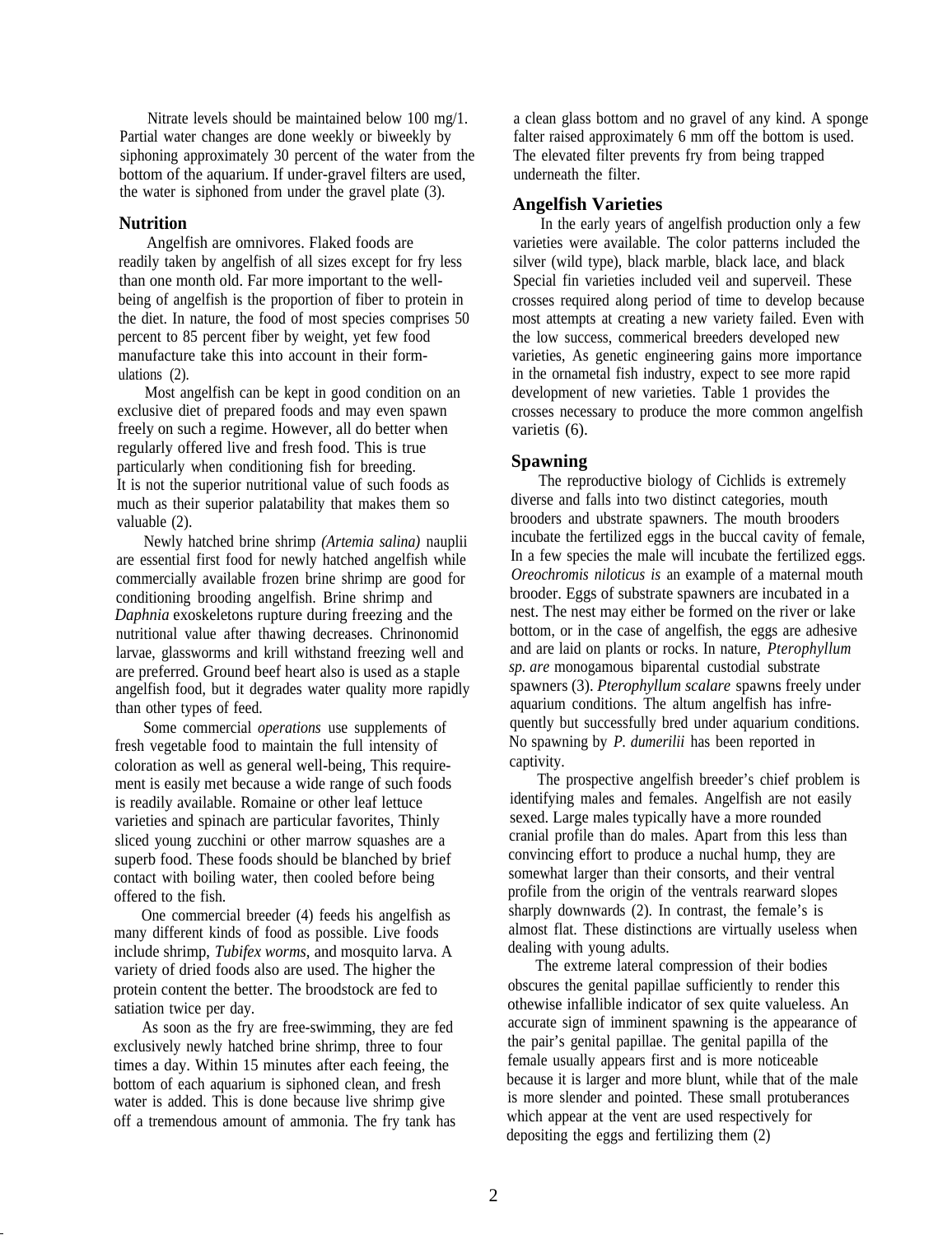| Table 1. Required crosses to produce various angelfish varieties. Abbreviations are: Black |
|--------------------------------------------------------------------------------------------|
| Lace (BL), Black (B), Marble (M), Chocolate (C), Smokey (SM), Veil (V), SuperVeil (SV),    |
| Silver $(S)$ , Ghost $(GH)$ , Zebra $(Z)$ , Blushing $(W)$ .                               |

| <b>Desired Variety</b>                                   | Female                                                           | <b>Possible Crosses</b>                   | Male                                      | <b>Expected Percent (%) Variety</b>              |
|----------------------------------------------------------|------------------------------------------------------------------|-------------------------------------------|-------------------------------------------|--------------------------------------------------|
| 1. Black Lace                                            | ${\bf S}$<br><b>BL</b><br>$\, {\bf B}$                           | X<br>$\mathbf X$<br>X                     | $\bf{B}$<br>$\mathbf{BL}$<br>$\rm BL$     | 100 BL<br>25(S): 50(BL): 25(B)<br>50(B) : 50(BL) |
| 2. Black                                                 | ${\bf S}$<br>$\, {\bf B}$<br>$\, {\bf B}$                        | $\mathbf X$<br>$\mathbf X$<br>$\mathbf X$ | B<br>BL<br>$\, {\bf B}$                   | 25(S): 50(BL): 25(B)<br>50(B) : 50(BL)<br>100    |
| 3. Marble                                                | $\mathbf{M}^{\scriptscriptstyle{\mathrm{(a)}}}$ X<br>$\mathbf M$ | $\mathbf X$                               | ${\bf S}$<br>$\mathbf M$                  | 100<br>100                                       |
| 4. Chocolate                                             | ${\bf SM}$                                                       | $\mathbf X$                               | ${\rm SM}$                                | 25(S) : 50(SM) : 25(C)                           |
| 5. Smokey                                                | S<br>${\bf SM}$<br>${\bf S}$<br>Any                              | $\mathbf X$<br>$\mathbf X$<br>$\mathbf X$ | <b>SM</b><br>$\mbox{SM}$<br>$\mathcal{C}$ | 25(S) : 50(SM) : 25(C)<br>50(S) : 50(SM)<br>100  |
| 6. Veil                                                  | Variety                                                          | $\mathbf X$                               | $\ensuremath{\mathsf{V}}$                 | 50:5(v)                                          |
| 7. Super Veil                                            | $\ensuremath{\mathsf{V}}$                                        | $\mathbf X$                               | $\mathbf V$                               | 25(nomal): 50(V): 25(SV)                         |
| 8. Zebra                                                 | $\mathbf{Z}^{\scriptscriptstyle{\mathrm{(c)}}}$                  | X                                         | $\mathbf{Z}^{(\text{c})}$                 | 75(2): 25(S)                                     |
| 9. Ghost                                                 | ${\bf B}{\bf U}$                                                 | $\mathbf X$                               | ${\bf S}$                                 | 100(GH)                                          |
| 10. Blushing                                             | ${\bf BU}$                                                       | X                                         | $\rm BU$                                  | 100 (BU)                                         |
| a Marbles used in this exase must exiginate from a M V M |                                                                  |                                           |                                           |                                                  |

a. Marbles used in this cross must originate from a M X M.

b. The veil gene is dominant.

c. Zebras used in this cross must originate from a S X Z.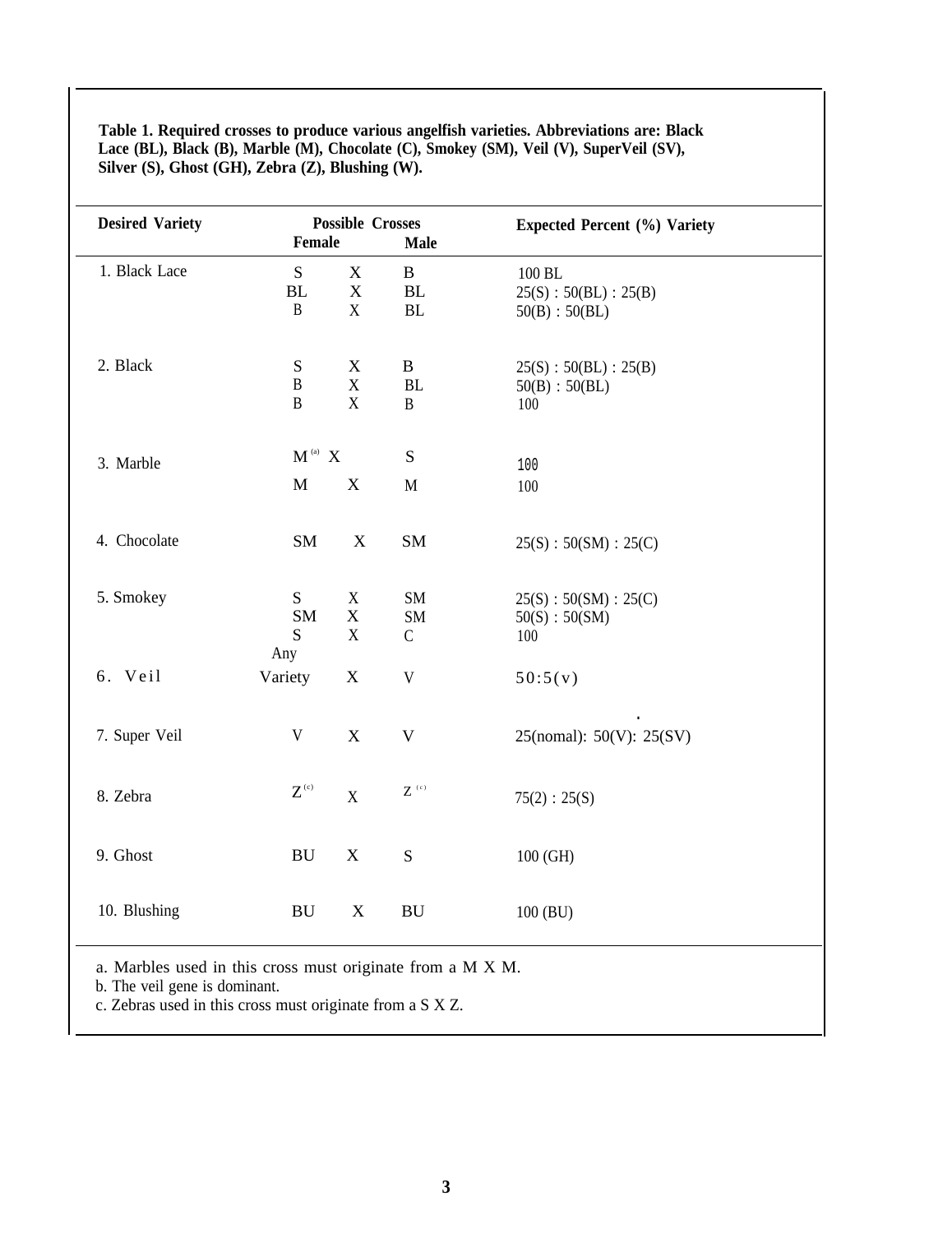## **Broodstock Selection**

The easiest means of securing a pair is to raise a group of fry together and allow them to pair naturally. Professional breeders do not have time to wait for the fish to pair off on their own. They select approximately 20 to 30 fish as breeders and place them in a large aquarium, preferably 208 liters (55 gallons) or larger (Figure 1). The water temperature should be approximately  $27^{\circ}$ C. Feed the fish as much live food as possible. Several slates measuring 30 cm x 10 cm are placed vertically along the walls of the aquarium. The fish pair off and attempt to breed at around ten months, give or take a couple of weeks.

Courtship will begin if the fish are of mature age. Angelfish become very territorial during this process. Courtship works both ways, with the male selecting his mate or the female selecting hers. In either case, the pair selects a territory and protects it against all intruders. Once obvious courtship has started, the pair should be transferred to a seperate tank, depending on the spawning method chosen. The transfer allows the pair to be alone and prevents aggressive behavior from and toward tank mates.



**Figure 1.** Broodstock selection of angelfish by stocking six age two to three month fish into 30 gal. aquarium. Spawning behavior will occur at around ten months.

### **Parental Spawning**

Parental spawning is when the eggs are laid and parents provide parental care to the eggs and newly hatched fry until they are large enough to fend for themselves. This is an excellent method for the hobbyist who wants to observe the behavior of the parents. If one intends to allow the pair to rear their progeny undisturbed, a tank of at least 120 liter capacity is necessary to afford the fry sufficient living space. In nature, angelfish select a stout plant leaf as a spawning site. The aquarium strain of *P. scalare* will lay their eggs on any vertical surface that can be nipped clean. Usually two to three days before spawning, the pair selects and begins cleaning the spawning site, using their mouths to bite and scrub the surface of the leaf, slate, or whatever has been chosen.

After a few false passes at the site, the female passes over the site and deposits eggs, which adhere to the surface (Figure 2). The male makes alternate passes and releases spermatozoa, fertilizing the eggs. Continual movement of the angels over the eggs after the spawning serves the purpose of creating circulation through fanning movement of the pectoral fins (3).

Fish eggs usually are small (between 1.5 and 3 mm on the average) and round. Spawns numbering 500 eggs are not unusual. Egg size depends on the availability and quality of food fed to the spawners. Eggs are translucent when first laid. Infertile eggs turn white and are removed by the parents (5).

Eggs hatch in 36 to 48 hours (5). The pair chews the zygotes out of their eggshells 36 hours post-spawning. The larvae are initially shifted from one vertical resting place to another; but as they grow more active, their parents often move them to shallow pits in the substratum. The fry first attempt swimming 4 to 5 days later, but they usually require an additional day and a half to two days to become fully proficient. At this stage, they are called swim-up fry.

Young pairs often eat their first few spawns; but given time, most settle satisfactorily into parenthood. Parental care can persist up to eight weeks in captivity, but it is prudent to remove the fry from the breeding tank no later than the fourth week postspawning. By this time, most pairs show signs of wishing to respawn.



**Figure 2.** Slate used for angelfish substrate. The slate is 4 in. by 12 in. and 1/8 in. thick. Egg masses are represented by the white spots. A oneyear old female is capable of laying 200-300 eggs every one to two weeks for a period of one year.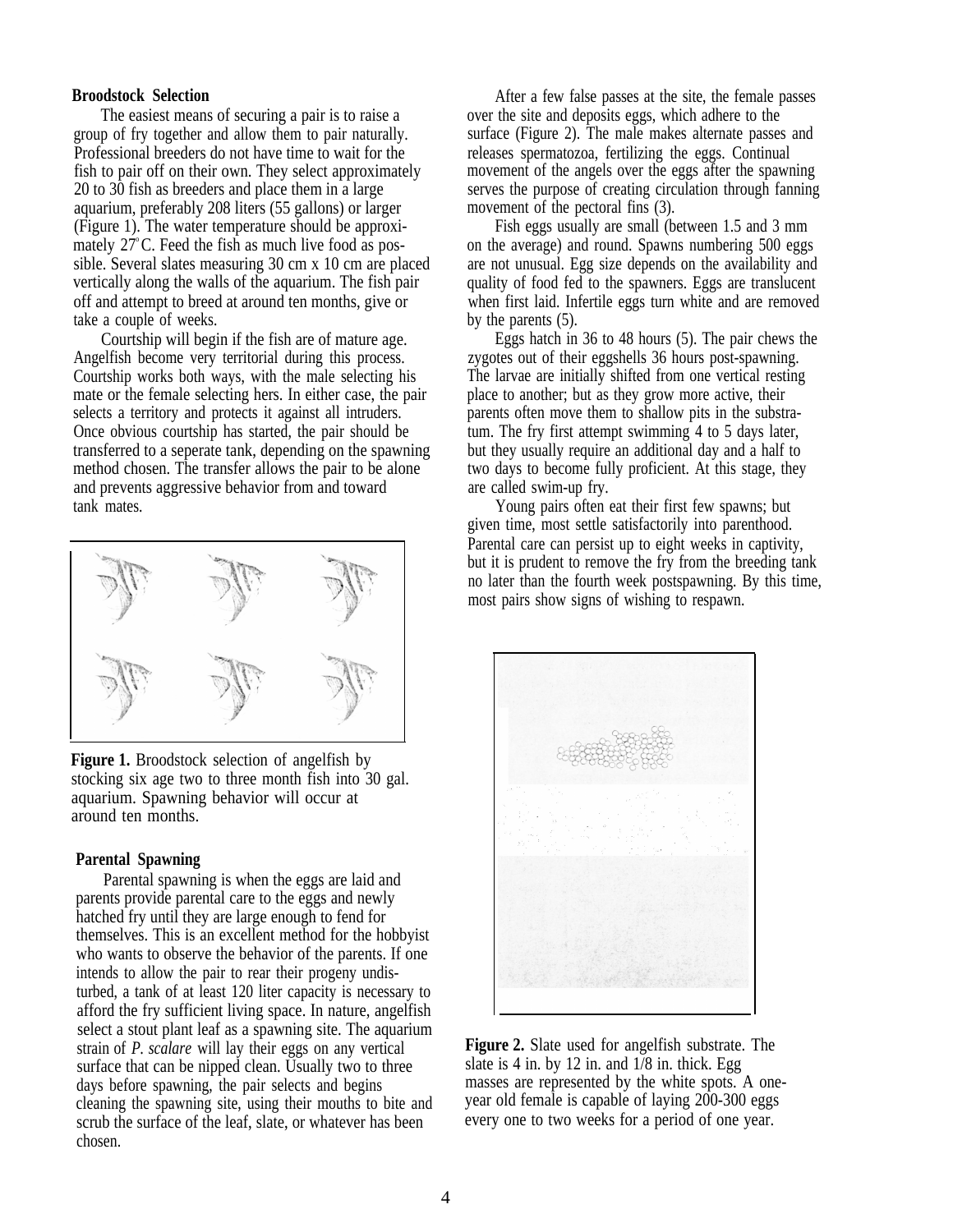#### **Egg Removal Method**

The majority of the domestic angelfish are raised without parental care. The differences between parental spawning and egg removal method occur after the eggs are fertilized. Once brood fish start to exhibit courtship behavior (either the male or the female begins cleaning slate), they are transferred to a 80 liter spawning tank. The spawning tank is aerated and has two sponge filters. This interruption will affect the pair for two or three days, after which they will resume the process for breeding. After fertilization, the slate with attached eggs is placedin a 12-20 liter aquarium containing enough methylene blue to give a dark blue color. An air stone should be placed underneath the slate to provide circulation (Figure 3). After hatching one-half of the aquarium, water should be replaced each day so by the time the fry are freeswimming the water is only slightly blue. Dead eggs should be removed each day to prevent the spread of fungus to live eggs.

When the fry are free-swimming, they should be transferred to an aerated 60 liter long aquarium at 300 fry per aquarium. The aquarium should have a water depth of approximately 15-20 cm and be faltered with a sponge filter. The shallow water depth facilitate the feeding of the fry. When the fry are approximately 15 mm in diameter, they should be transferred to a 120 to 200 liter aquarium with aeration and filtration. Fry should grow to a marketable size in six to eight weeks.

Angelfish fry are not difficult to raise provided every effort is made to keep metabolize concentrations as low as possible. If their finnage is to develop to its fullest degree, they must not be crowded during their first months of life. This is particularly true of the so-called veil strain. With heavy feeding and frequent partial water changes, the young grow quickly. Under exceptional circumstances, females begin spawning by the eighth month post-spawning. In most instances, sexual maturity is attained ten months to a year post-spawning.



Figure 3. Hatchery tank setup. Egg covered slate is inclined against five gal. aquarium and aerated from underneath. The tank contains 1 ppm of methylene blue.

#### **Diseases**

Many disease outbreaks can be attributed to excessive parasitism complicated by secondary bacterial infections. When angelfish are purchased, they should be examined for external and internal parasites. Newly acquired fish should be strictly quarantined for at least one month before they are placed with established populations. This practice will substantially reduce the risk of introducing new pathogens to hatcheries, or home aquariums.

Two of the most commonly encountered pathogens in angelfish are Hexamita and Capillana (l). The prevalence of the enteric parasites can be reduced by periodically treating fish with metrinidazole and an anthelmintic. This is particularly important in commercial hatcheries. Treatment for other infectious agents, particularly bacterial diseases, should only be administered following identification of agents causing disease outbreaks. Sensitivity testing of bacteria is strongly encouraged to ensure proper use of antibiotics during disease outbreaks. Assistance is available from your aquiculture Extension specialist and animal disease diagnostic laboratory. Currently, the diagnosis of viral disease is hampered by the lack of a cell culture system to isolate and thereby characterize viruses of angelfish. However the structures can be observed in tissue and feces by electron microscopy, thereby permitting presumptive viral diagnosis.

#### **Conclusions**

Producing angelfish is a relatively simple procedure if a few guidelines are followed.

1. Maintain good water quality. Angelfish prefer soft and slightly acidic water, a spawning temperature of 26-28° C and 8 to 12 hours of daylight.

2. Provide high-quality feed to broodstock and newly hatched fry. The feed should consist of flake and live foods.

3. Do not overstock tanks. Use only one brooding pair per spawning tank, and do not stock more than 200 swim-up fry per 80 liter tank.

Spawning angelfish is a lot of fun for novice fish keepers and can be profitable for the more serious aquaculturists. Angelfish hatcheries can provide supplemental income to niche marketers or provide a primary income source for large-scale hatcheries that sell angelfish to wholesalers.